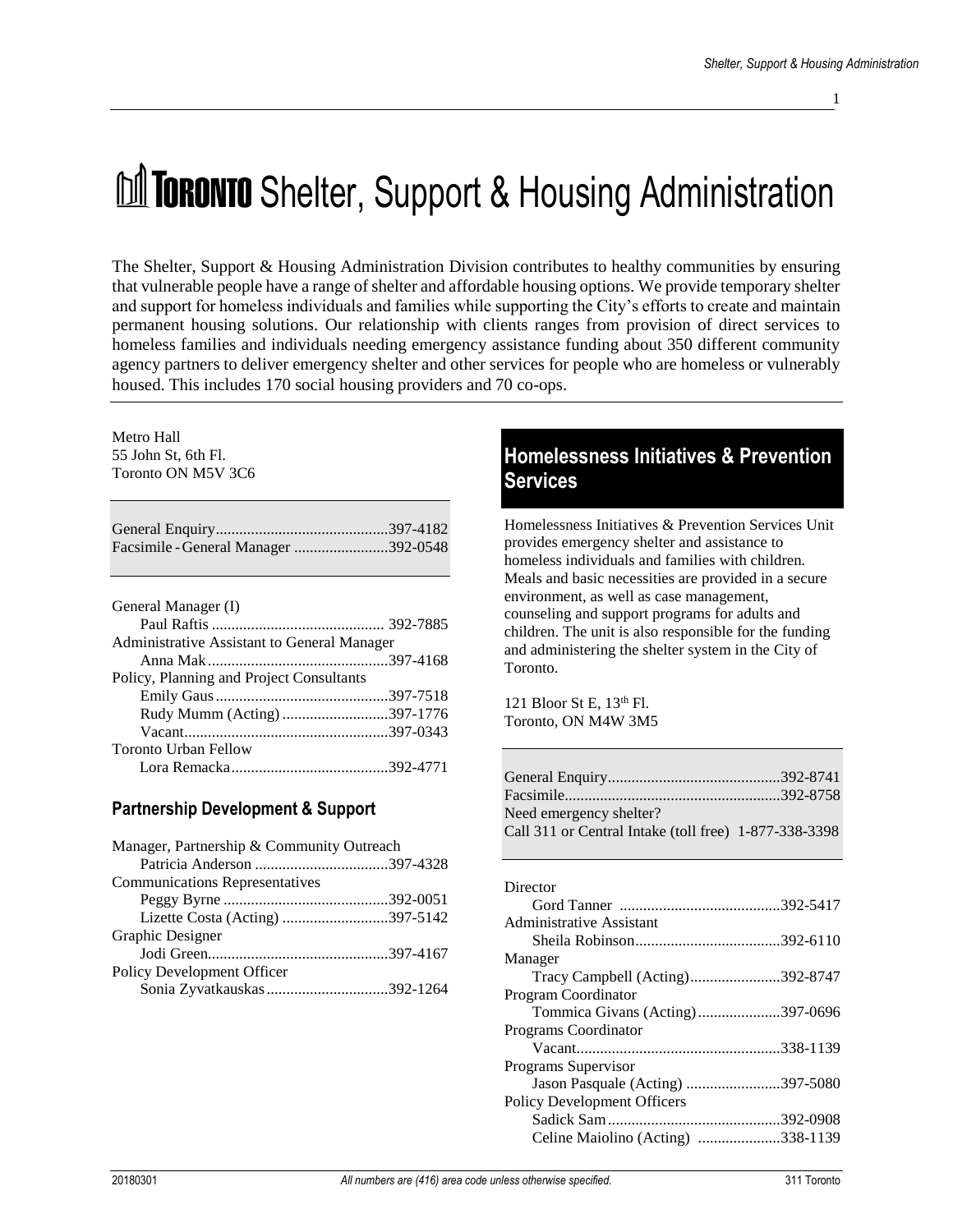| <b>Research Analyst</b>    |  |
|----------------------------|--|
| Ryan Nagelmakers392-6474   |  |
| Administrative Supervisor  |  |
|                            |  |
| <b>Support Assistant B</b> |  |
|                            |  |
|                            |  |

#### **Birkdale Residence**

1229 Ellesmere Rd. Toronto ON M1P 4V8

| Family Resource Centre 392-6260 |  |
|---------------------------------|--|
|                                 |  |
|                                 |  |
|                                 |  |

#### Manager

| Social Assistance Supervisor (Women's Program) |
|------------------------------------------------|
|                                                |
|                                                |
|                                                |
|                                                |
|                                                |
|                                                |
|                                                |

#### **Downsview Dells**

1651 Sheppard Ave. W.

| Manager            |  |
|--------------------|--|
|                    |  |
| Program Supervisor |  |
|                    |  |
|                    |  |

#### **Family Residence**

4222 Kingston Rd. Toronto ON M1E 2M6

| Manager                                 |  |
|-----------------------------------------|--|
|                                         |  |
| Program Supervisor                      |  |
|                                         |  |
| <b>Street Outreach Program Officer</b>  |  |
|                                         |  |
| Supervisors of Social Assistance        |  |
| Janeen Alexander (Housing & Outreach)   |  |
|                                         |  |
| Alan Simpson (Case Management) 397-1319 |  |
| Sophia Pottinger (Programming) 397-1392 |  |
| <b>Support Assistants</b>               |  |
|                                         |  |
|                                         |  |
|                                         |  |
| Supervisor, Property Services           |  |
|                                         |  |

#### **Greenfield Family Centre – Central Intake**

305 Greenfield Ave.

Toronto ON M2N 3E7

| Facsimile (Central Family Intake)397-5725 |  |
|-------------------------------------------|--|

| Manager                       |  |
|-------------------------------|--|
|                               |  |
| Supervisor, Social Assistance |  |
|                               |  |
|                               |  |
| Clerk                         |  |
|                               |  |

#### **Robertson House**

291 Sherbourne St. Toronto, ON, M5A 2R9

| Manager (Acting)   |  |
|--------------------|--|
|                    |  |
| Program Supervisor |  |
|                    |  |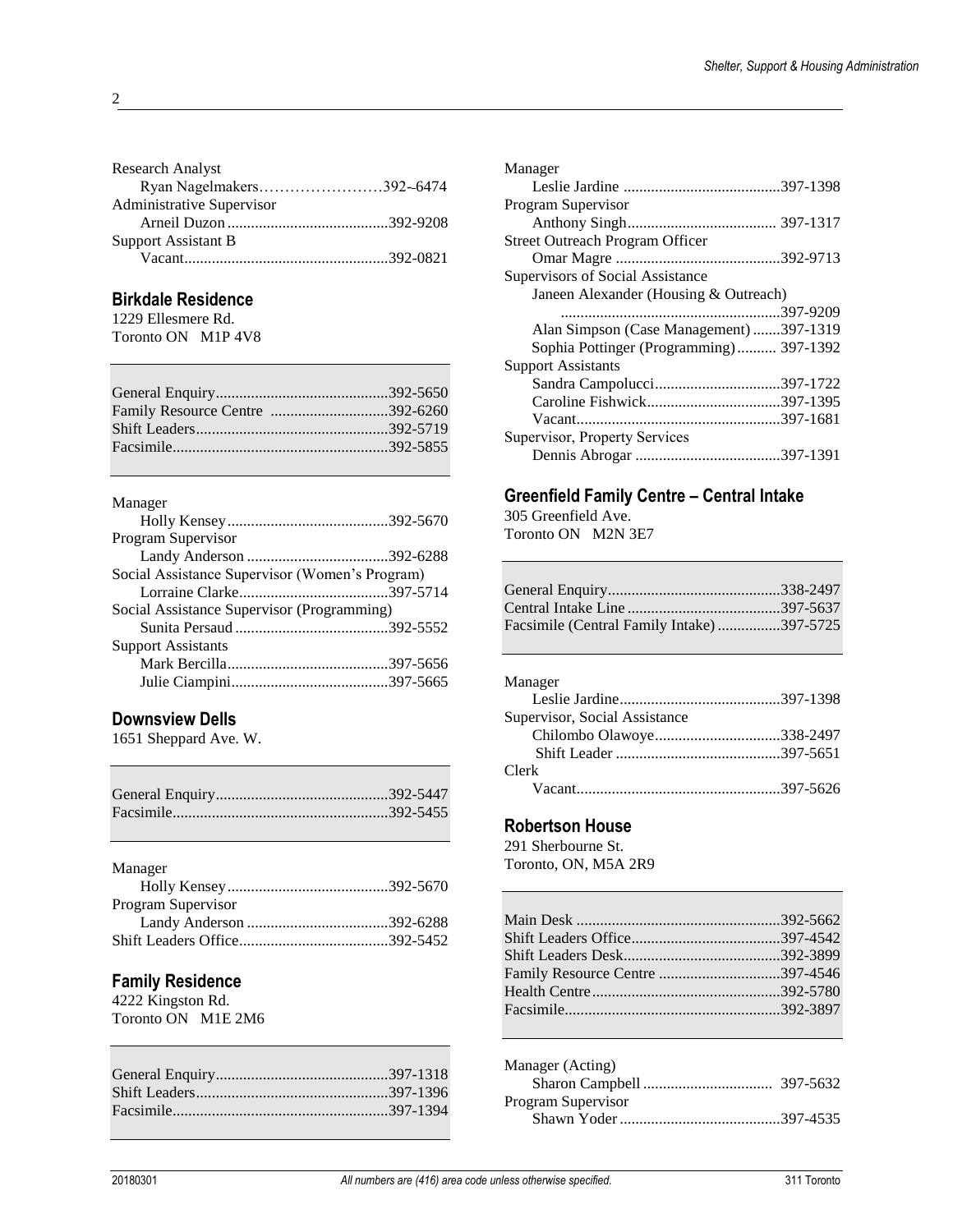3

| <b>Support Assistant A</b>         |  |
|------------------------------------|--|
|                                    |  |
| <b>Support Assistant B</b>         |  |
|                                    |  |
| Food Service Supervisor            |  |
|                                    |  |
| <b>Property Service Supervisor</b> |  |
|                                    |  |
| Supervisors of Social Assistance   |  |
| Case Management and Programming    |  |
|                                    |  |
|                                    |  |

#### **Birchmount Residence**

1673 Kingston Rd. Toronto, ON, M1N 1S6

| Manager (Acting)                   |  |
|------------------------------------|--|
|                                    |  |
| Program Supervisor                 |  |
|                                    |  |
| Support Assistant A                |  |
|                                    |  |
| Support Assistant B                |  |
|                                    |  |
| Food Service Supervisor            |  |
|                                    |  |
| <b>Property Service Supervisor</b> |  |
|                                    |  |
| Supervisors of Social Assistance   |  |
| Case Management and Programming    |  |
|                                    |  |
| Food Services                      |  |
|                                    |  |

#### **Adelaide Resource Centre for Women**

67 Adelaide St. E.

Toronto, ON, M5C 1K6

| Activities Organizer Office392-9242  |  |
|--------------------------------------|--|
| Property Service Maintenance392-9596 |  |
|                                      |  |
|                                      |  |

| Manager (Acting)   |  |
|--------------------|--|
|                    |  |
| Program Supervisor |  |
|                    |  |
|                    |  |

| <b>Support Assistant A</b>         |  |
|------------------------------------|--|
|                                    |  |
| <b>Support Assistant B</b>         |  |
|                                    |  |
| Food Service Supervisor            |  |
|                                    |  |
| <b>Property Service Supervisor</b> |  |
|                                    |  |
| <b>Food Services</b>               |  |
|                                    |  |
|                                    |  |

#### **Seaton House**

339 George St. Toronto ON M5A 2N2

| General Inquiry (Centre Island)392-5522/5527 |  |
|----------------------------------------------|--|
|                                              |  |
|                                              |  |
| Long-Term Program392-5542/5544               |  |
|                                              |  |
|                                              |  |

| Manager                             |  |
|-------------------------------------|--|
|                                     |  |
| Program Co-ordinator                |  |
| Scott Callender (Acting)392-5601    |  |
| Administrative Supervisor           |  |
|                                     |  |
| Administrative Co-ordinator         |  |
| Stephanie Parsons (Acting) 392-4232 |  |
| <b>Support Assistants</b>           |  |
|                                     |  |
|                                     |  |
|                                     |  |
|                                     |  |
|                                     |  |
|                                     |  |
|                                     |  |
| Gina Liu (Acting) 392-5581          |  |
|                                     |  |

#### **Annex Harm Reduction Program**

| Program Supervisor                  |  |
|-------------------------------------|--|
|                                     |  |
| <b>Supervisor Social Assistance</b> |  |
|                                     |  |
|                                     |  |
| Nurse Manager (Seaton House)        |  |
|                                     |  |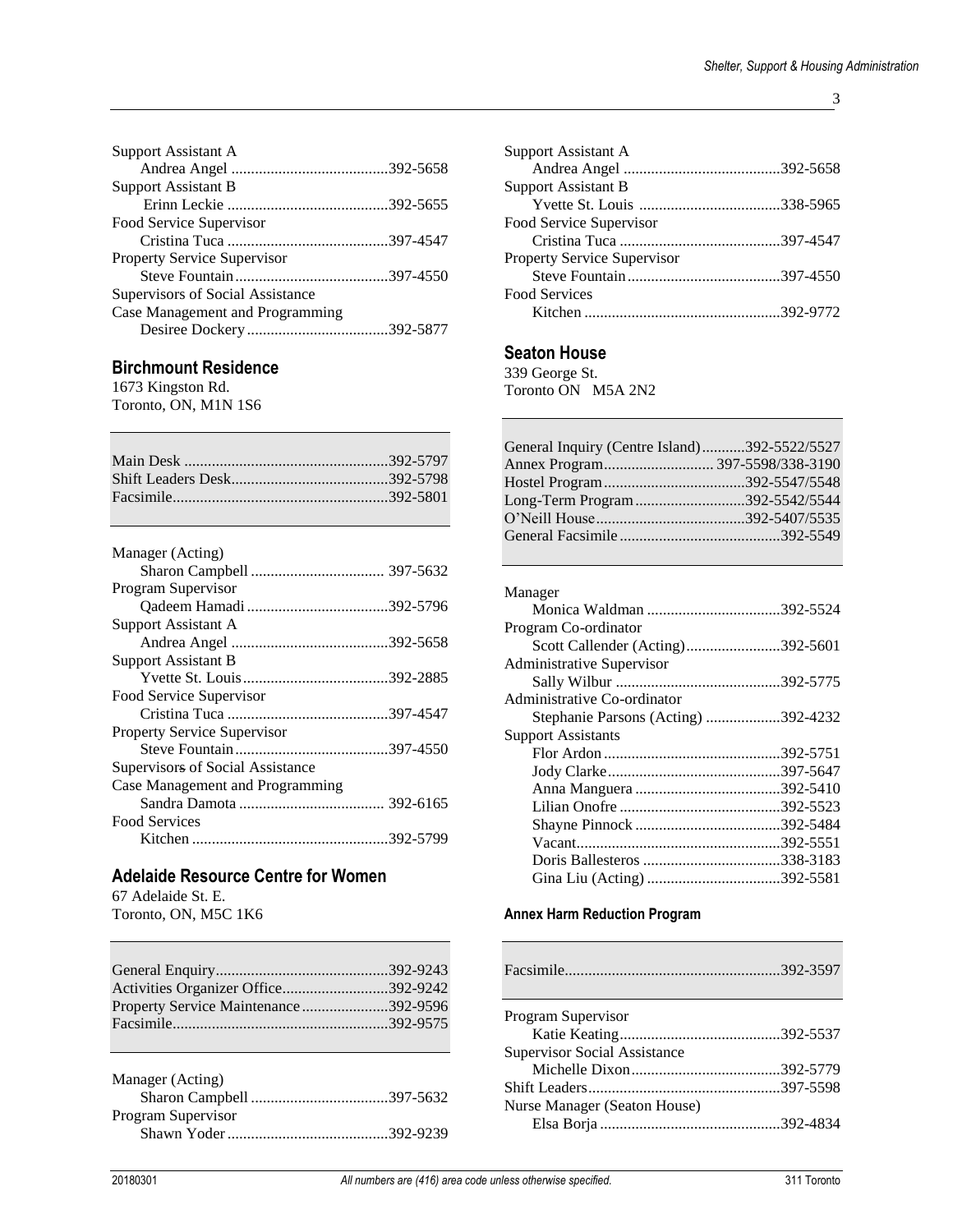#### **Hostel Program & Centre Island/Reception**

| Program Supervisor                             |  |
|------------------------------------------------|--|
|                                                |  |
| <b>Supervisor Social Assistance</b>            |  |
|                                                |  |
|                                                |  |
|                                                |  |
| Shift Leader – Centre Island/Reception392-5531 |  |

#### **Long-Term Program**

339 George St.,  $4<sup>th</sup>$  fl.

|--|

| Program Supervisor                  |  |
|-------------------------------------|--|
|                                     |  |
| <b>Supervisor Social Assistance</b> |  |
|                                     |  |
|                                     |  |

#### **O'Neill Program**

339 George St., 1st Fl

| Program Supervisor |  |
|--------------------|--|
|                    |  |
|                    |  |

#### **Dietary Services**

| Food & Nutrition Manager          |  |
|-----------------------------------|--|
|                                   |  |
| Food Services Supervisors392-2886 |  |
|                                   |  |
|                                   |  |
|                                   |  |
|                                   |  |

#### **Property Services**

| Supervisor of Building Services & Housekeeping |  |
|------------------------------------------------|--|
|                                                |  |
| Property Services Supervisor (Acting)          |  |
|                                                |  |

#### **Women's Residence**

674 Dundas St. W. Toronto ON M5T 1H9

| Main Program General Enquiry392-5500 |  |
|--------------------------------------|--|
|                                      |  |
|                                      |  |
|                                      |  |

| Manager                         |  |
|---------------------------------|--|
| Milton Barrera (Acting)392-8747 |  |
| Main Program Supervisor         |  |
|                                 |  |
| Supervisor Social Assistance    |  |
|                                 |  |
| Property Services Supervisor    |  |
|                                 |  |
| Support Assistant A             |  |
| Chiquitita Santarromana392-5550 |  |
| <b>Support Assistant B</b>      |  |
|                                 |  |
|                                 |  |
|                                 |  |

#### **Community & Economic Reintegration Team (CERT)**

111 Wellesley St. E. Toronto, ON M4Y 3A7 Manager, Programs

| ivianagui, i rugramis                           |  |
|-------------------------------------------------|--|
| Milton Barrera (Acting)392-8747                 |  |
| Supervisor, Community Economic Integration Team |  |
| (CERT)                                          |  |
| Tarik Bacchus (Acting) 397-1415                 |  |
| <b>Economic Reintegration Specialists</b>       |  |
|                                                 |  |
| Rebecca McClennan397-7648                       |  |
|                                                 |  |
|                                                 |  |
| Support Assistant A                             |  |
| Chiquitita Santarromana 392-5550                |  |
| <b>Dietary Services</b>                         |  |
| Food Services Supervisor                        |  |
|                                                 |  |
| <b>Property Services</b>                        |  |
|                                                 |  |

| <b>Property Service Supervisor</b> |  |
|------------------------------------|--|
|                                    |  |

#### **Bellwoods House**

63 Bellwoods Avenue Toronto, ON M6J 3M4

| Manager                             |  |
|-------------------------------------|--|
| Milton Barrera (Acting)392-8747     |  |
| Program Supervisor                  |  |
|                                     |  |
| <b>Supervisor Social Assistance</b> |  |
|                                     |  |
|                                     |  |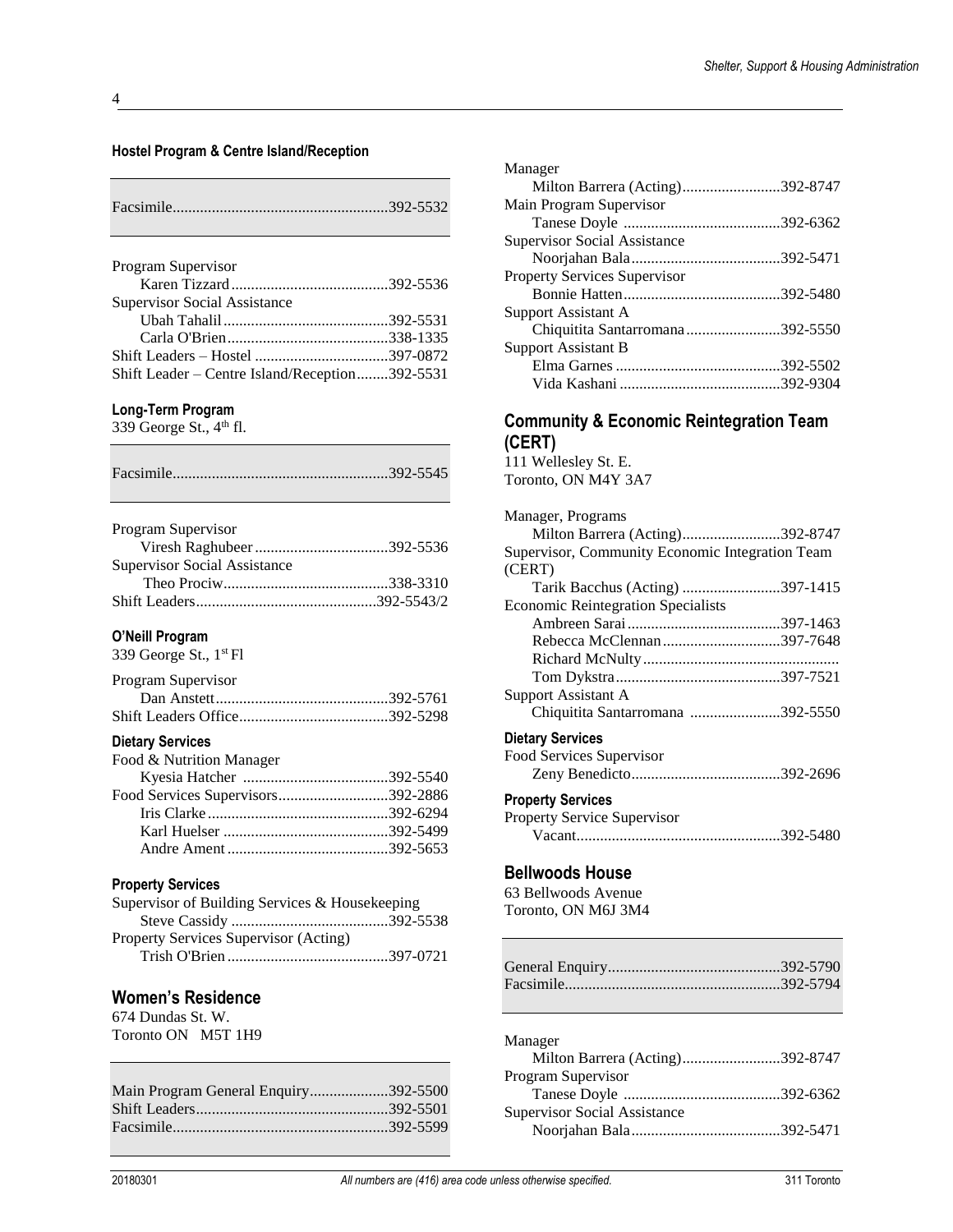| Support Assistant A             |  |
|---------------------------------|--|
| Chiquitita Santarromana392-5550 |  |
| <b>Support Assistant B</b>      |  |
|                                 |  |
|                                 |  |
| <b>Dietary Services</b>         |  |

| Food Services Supervisor |  |
|--------------------------|--|
|                          |  |

#### **Property Services**

| <b>Property Services Supervisor</b> |  |
|-------------------------------------|--|
|                                     |  |

# **Fort York Residence**

38 Bathurst St. Toronto ON M5V 3W3

#### Manager

| Milton Barrera (Acting)392-8747 |  |
|---------------------------------|--|
| Program Supervisor              |  |
| Tarik Bacchus (Acting)338-2416  |  |
| Supervisor Social Assistance    |  |
|                                 |  |
| Support Assistant A             |  |
| Chiquitita Santarromana338-6557 |  |
| <b>Support Assistant B</b>      |  |
|                                 |  |
|                                 |  |
| <b>Dietary Services</b>         |  |
| Food Services Supervisor        |  |

| Food Services Supervisor            |  |
|-------------------------------------|--|
|                                     |  |
| <b>Property Services</b>            |  |
| <b>Property Services Supervisor</b> |  |

| r roperty Bervices Bupervisor |  |
|-------------------------------|--|
|                               |  |

#### **Streets to Homes**

The Streets to Homes Program provides street outreach and housing assistance to people who are homeless and living outside or street involved. The program provides to supports to clients once housed.

| Manager                                    |  |
|--------------------------------------------|--|
| Bonnie Wakely (Acting)392-9093             |  |
| <b>Coordinator Administrative Services</b> |  |
|                                            |  |
| Support Assistant B                        |  |
|                                            |  |
| Support Assistant C                        |  |
|                                            |  |

| <b>Street Outreach Programs Officer</b> |  |
|-----------------------------------------|--|
|                                         |  |
|                                         |  |
|                                         |  |
| Supervisor, Social Assistance           |  |
| Mark Wilson (Acting) 397-4483           |  |
|                                         |  |
| Carol Camper (Acting)392-0096           |  |
| Ashley Edstrom (Acting)397-5137         |  |
| Curlene Thompson (Acting)397-5078       |  |
| Shift Leaders - Street Outreach397-5182 |  |
| <b>Research Analysts</b>                |  |
|                                         |  |
| <b>Street Outreach Counselors</b>       |  |
|                                         |  |
|                                         |  |
|                                         |  |
|                                         |  |
|                                         |  |
|                                         |  |
|                                         |  |
| Fatimah al-Maqdisy397-1962              |  |
|                                         |  |
|                                         |  |
|                                         |  |
|                                         |  |
|                                         |  |
| Mary Ellen Esposti 392-0091             |  |
|                                         |  |
|                                         |  |
|                                         |  |
|                                         |  |
|                                         |  |
|                                         |  |
| Wendy McCaroll-Gallegos397-5059         |  |
| <b>Street Outreach Workers</b>          |  |
|                                         |  |
| Anna Stevenson397-7689                  |  |
| Ashley McGuirk397-0099                  |  |
|                                         |  |
| Arwin Ranjkesh397-4282                  |  |
|                                         |  |
|                                         |  |
| Cassandra Chambers 397-7686             |  |
|                                         |  |
| Daniel Rojas-Orrego397-5105             |  |
|                                         |  |
|                                         |  |
|                                         |  |
|                                         |  |
|                                         |  |
| George Hanniford397-4488                |  |
| Gianplacido Bucceri397-7516             |  |
|                                         |  |
|                                         |  |
|                                         |  |
|                                         |  |
|                                         |  |
|                                         |  |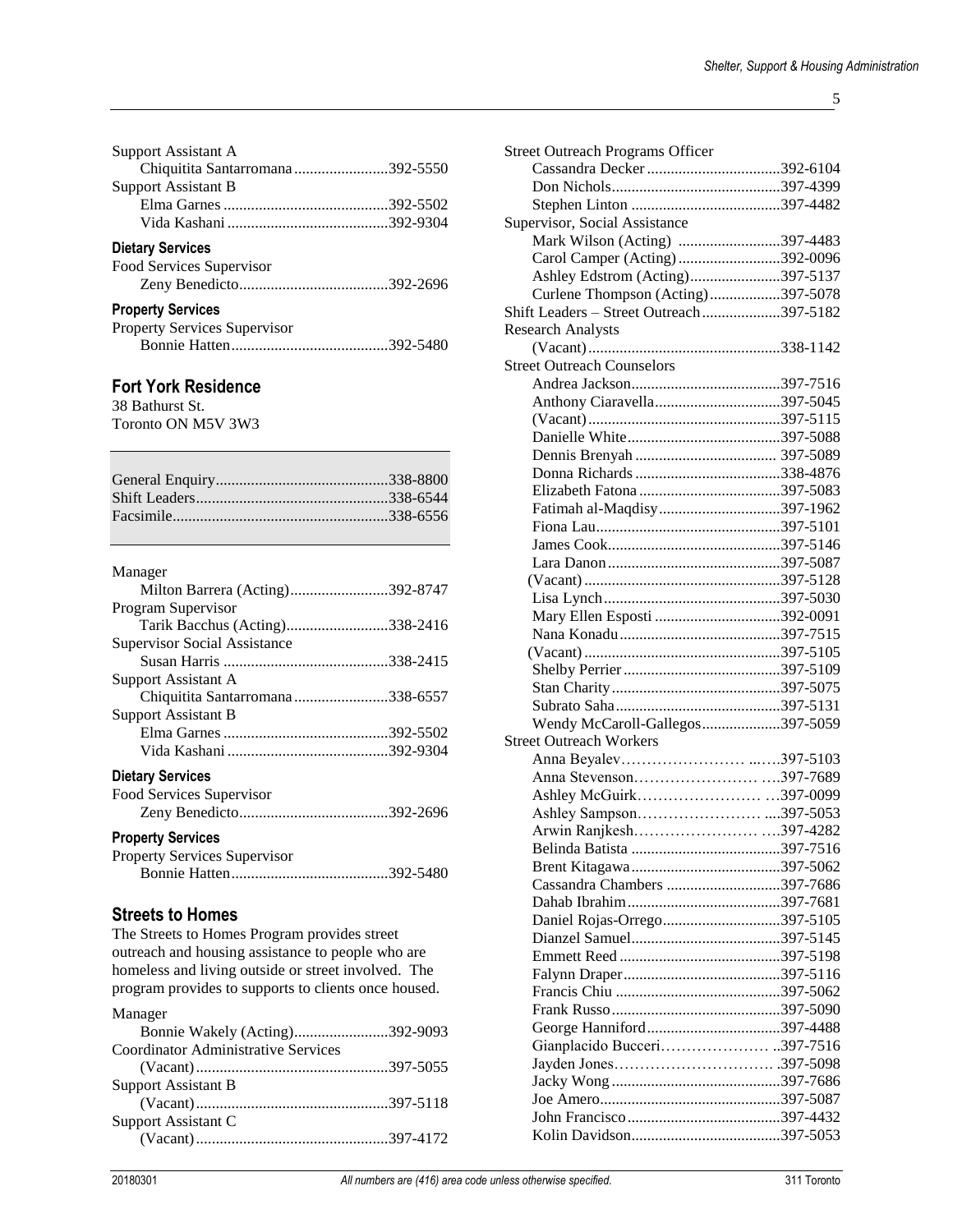| Stanislav Tikhonov397-5201  |  |
|-----------------------------|--|
|                             |  |
|                             |  |
|                             |  |
| Tina (Veronica) Kay397-7681 |  |
|                             |  |

#### **Streets to Homes Assessment & Referral Centre**

129 Peter St. Toronto ON M5V 2H3

| Program Supervisor         |  |
|----------------------------|--|
|                            |  |
|                            |  |
|                            |  |
| <b>Support Assistant B</b> |  |
|                            |  |
|                            |  |
|                            |  |
|                            |  |

# **Service System Planning & Integrity Unit**

Service System Planning & Integrity Unit is responsible for the development and implementation of the divisional service plan while also providing funding and supports to community agencies that work with individuals and families who are homeless or marginally housed, landlords and tenants, and direct services to help people living on the streets to find and keep housing.

| Toronto ON M4W 3M5                                |  |
|---------------------------------------------------|--|
| Director                                          |  |
|                                                   |  |
| Administrative Assistant                          |  |
|                                                   |  |
| Director, Community Engagement and Infrastructure |  |
| Development                                       |  |
| Mary-Anne Bédard397-7522                          |  |
| <b>Support Assistants A</b>                       |  |
|                                                   |  |
| <b>Support Assistants B</b>                       |  |
|                                                   |  |
| <b>Housing Consultant</b>                         |  |
|                                                   |  |
| Project Manager                                   |  |
|                                                   |  |
| Project Director Homelessness Initiative, Citizen |  |
| <b>Focused Services</b>                           |  |
|                                                   |  |
| Supervisor of Programs                            |  |
|                                                   |  |
| Policy Development Officer                        |  |
|                                                   |  |

121 Bloor St E, 13th Fl.

#### **Strategic Policy and Service Planning**

| Manager                                 |  |
|-----------------------------------------|--|
|                                         |  |
| Research Analyst 1                      |  |
| Tammy Waugh-Stewart397-4327             |  |
| <b>Policy Development Officers</b>      |  |
|                                         |  |
| Natricia Drummond 338-5787              |  |
| Margaret Gassanov397-0128               |  |
| Elizabeth Hayward 397-0719              |  |
|                                         |  |
|                                         |  |
|                                         |  |
| Viktoriya Zemlyankhina397-4693          |  |
| Stephanie Malcher 397-9536              |  |
|                                         |  |
| Policy, Planning and Project Consultant |  |
|                                         |  |
| Coordinator Programs                    |  |
|                                         |  |
| <b>Support Assistant A</b>              |  |
| Kala Braithwaite (Acting) 338-8345      |  |
| Urban Fellow - Research Associate       |  |
| Michael Hoelscher392-4771               |  |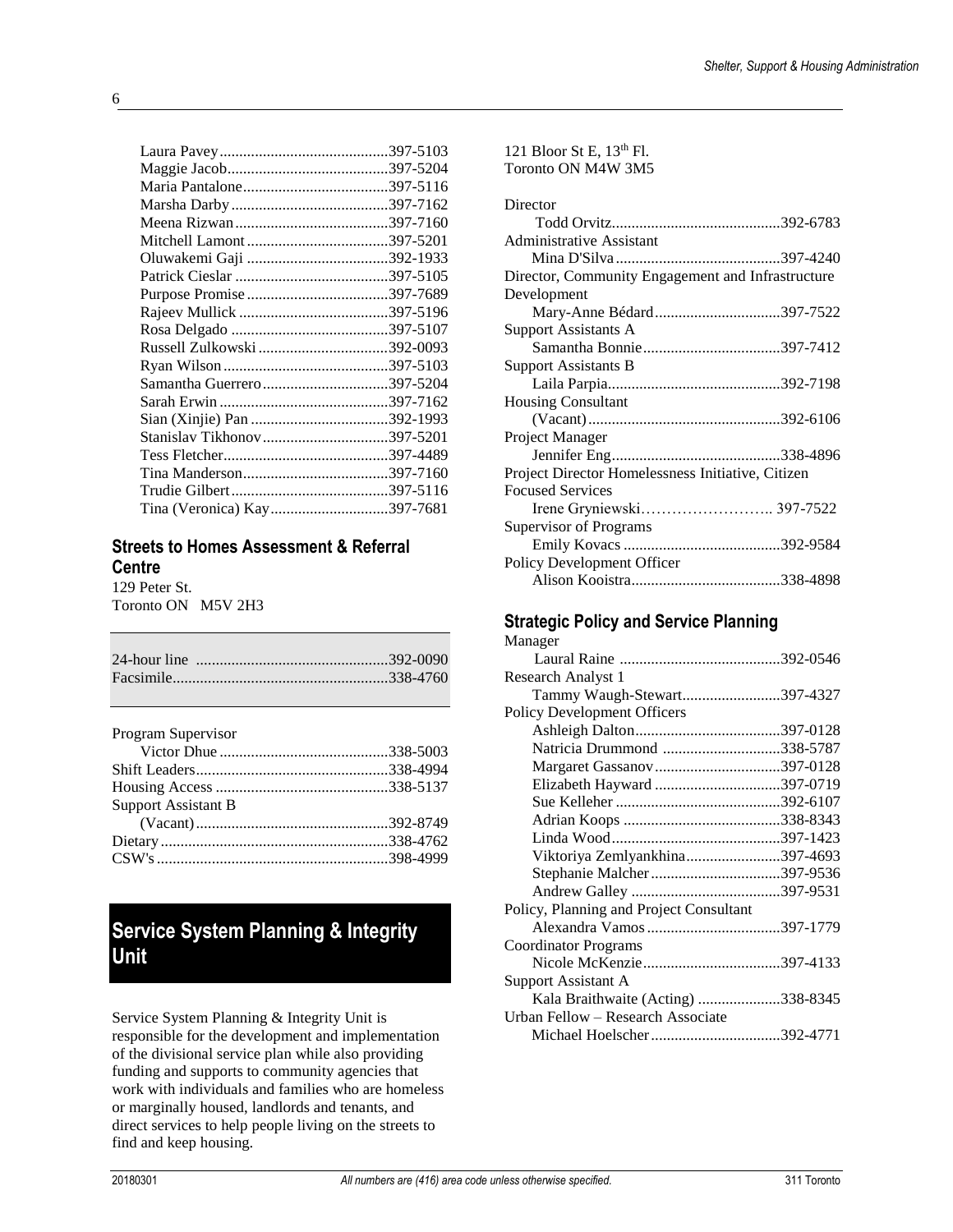7

### **Quality Assurance**

| Manager                                       |  |
|-----------------------------------------------|--|
|                                               |  |
| Supervisor, Agency Review & Quality Assurance |  |
|                                               |  |
| Programs Coordinator                          |  |
| Sheila Coad (Acting)338-3936                  |  |
| <b>Housing Consultant</b>                     |  |
|                                               |  |
| Research Analyst 1                            |  |
| Tejuola Thorpe (leave of absence) 392-0546    |  |
|                                               |  |
| <b>Housing Consultant</b>                     |  |
|                                               |  |
| <b>Policy Development Officers</b>            |  |
|                                               |  |

#### **Risk Management**

| Manager                           |  |
|-----------------------------------|--|
|                                   |  |
| <b>Risk Management Analyst</b>    |  |
|                                   |  |
| <b>Business Analyst</b>           |  |
|                                   |  |
| Ijenna Ndukwe-Winchester 397-1421 |  |
|                                   |  |
|                                   |  |
|                                   |  |

# **Program Support**

The Program Support Unit provides the administrative support for the division for payroll and personnel functions, budget staff as well as Information Technology development and support.

121 Bloor St E, 12<sup>th</sup> Fl. Toronto ON M4W 3M5

|--|--|

# **People Services**

| Michael Gates392-9379  |
|------------------------|
|                        |
| Siobhan Wynne 338-1145 |
|                        |
|                        |
|                        |
|                        |
|                        |

# **Information Technology**

| Manager                                       |  |
|-----------------------------------------------|--|
|                                               |  |
| Senior Systems Integrator                     |  |
|                                               |  |
| Systems Integrator II                         |  |
|                                               |  |
| Tracy Tan (on leave) 338-9922                 |  |
| Coordinator IT                                |  |
|                                               |  |
| Application & Technical Support Specialists 2 |  |
|                                               |  |
|                                               |  |
|                                               |  |
|                                               |  |
| Senior Systems Integrator                     |  |
|                                               |  |
| Coordinators, Information & Technology        |  |
|                                               |  |
| Systems Integrator 1                          |  |
|                                               |  |
|                                               |  |
|                                               |  |
|                                               |  |

# **Finance & Administration**

| Manager                          |  |
|----------------------------------|--|
|                                  |  |
| <b>Budget Co-ordinators</b>      |  |
|                                  |  |
|                                  |  |
|                                  |  |
| <b>Budget Analysts</b>           |  |
|                                  |  |
|                                  |  |
| Niresh Nithiandarajah392-4771    |  |
| Support                          |  |
| Zhanna Kravchenko392-9510        |  |
|                                  |  |
| Supervisor, Purchasing - SSHA    |  |
|                                  |  |
| <b>Support Assistant B</b>       |  |
|                                  |  |
| Office Supervisor                |  |
|                                  |  |
| <b>Support Assistant B</b>       |  |
|                                  |  |
| Support Assistant C              |  |
|                                  |  |
| Payroll Program Assistant 1      |  |
| Ivahlyn (Donna) Stewart 338-1130 |  |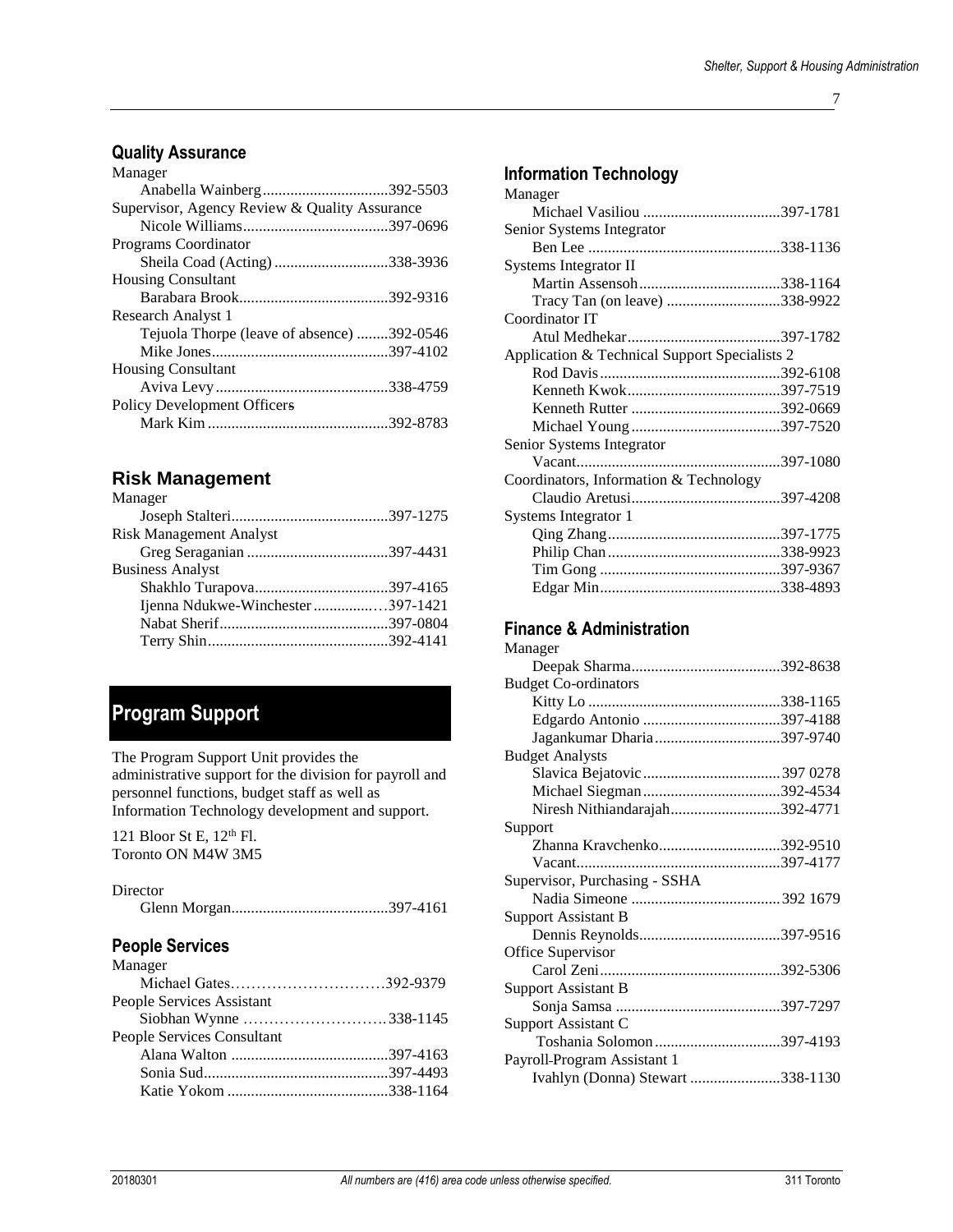# **Assets**

| Manager                            |  |
|------------------------------------|--|
|                                    |  |
| <b>Agency Review Officers</b>      |  |
|                                    |  |
|                                    |  |
|                                    |  |
|                                    |  |
| <b>Asset Management Consultant</b> |  |
|                                    |  |

# **Housing Stability Services**

Housing Stability Services Unit is responsible for the funding and administration of social housing programs in the City of Toronto. Responsibility for social housing was transferred from the Province of Ontario to the City of Toronto on May 1, 2002.

13th Fl., 121 Bloor St E Toronto ON M4W 3M5

Director

| .                         |  |
|---------------------------|--|
|                           |  |
| Administrative Assistant  |  |
|                           |  |
| <b>Housing Consultant</b> |  |
|                           |  |
|                           |  |

#### **Housing & Benefit Support**

| Manager                       |  |
|-------------------------------|--|
| Maria Varlokostas 338-8224    |  |
| Coordinator Programs          |  |
|                               |  |
|                               |  |
| Support Assistant B           |  |
| Evangelina Luisttro 397-7422  |  |
|                               |  |
| Support Assistant C           |  |
|                               |  |
| <b>Housing Consultants</b>    |  |
|                               |  |
|                               |  |
| <b>Housing Consultant</b>     |  |
|                               |  |
|                               |  |
| <b>Agency Review Officers</b> |  |
|                               |  |
|                               |  |
|                               |  |

| <b>Housing Benefit Consultant</b> |  |
|-----------------------------------|--|
|                                   |  |
| Support Assistant C               |  |
|                                   |  |
| <b>Housing Benefit Officers</b>   |  |
| Cynthia Mohammed397-7425          |  |
|                                   |  |
|                                   |  |
|                                   |  |

#### **Housing & Tenant Supports**

| Manager                       |  |
|-------------------------------|--|
|                               |  |
| <b>Support Assistant B</b>    |  |
|                               |  |
| Support Assistant C           |  |
|                               |  |
| <b>Housing Consultant</b>     |  |
|                               |  |
| <b>Agency Review Officers</b> |  |
|                               |  |
| Meeley Chan (Acting)392-0058  |  |
| <b>Housing Consultants</b>    |  |
|                               |  |
|                               |  |

# **Shelters, Housing & Community Supports**

# **Shelters, Housing & Community Outreach**

| Manager                       |  |
|-------------------------------|--|
|                               |  |
| <b>Support Assistant B</b>    |  |
|                               |  |
| Support Assistant C           |  |
|                               |  |
| <b>Housing Consultant</b>     |  |
|                               |  |
| <b>Agency Review Officers</b> |  |
|                               |  |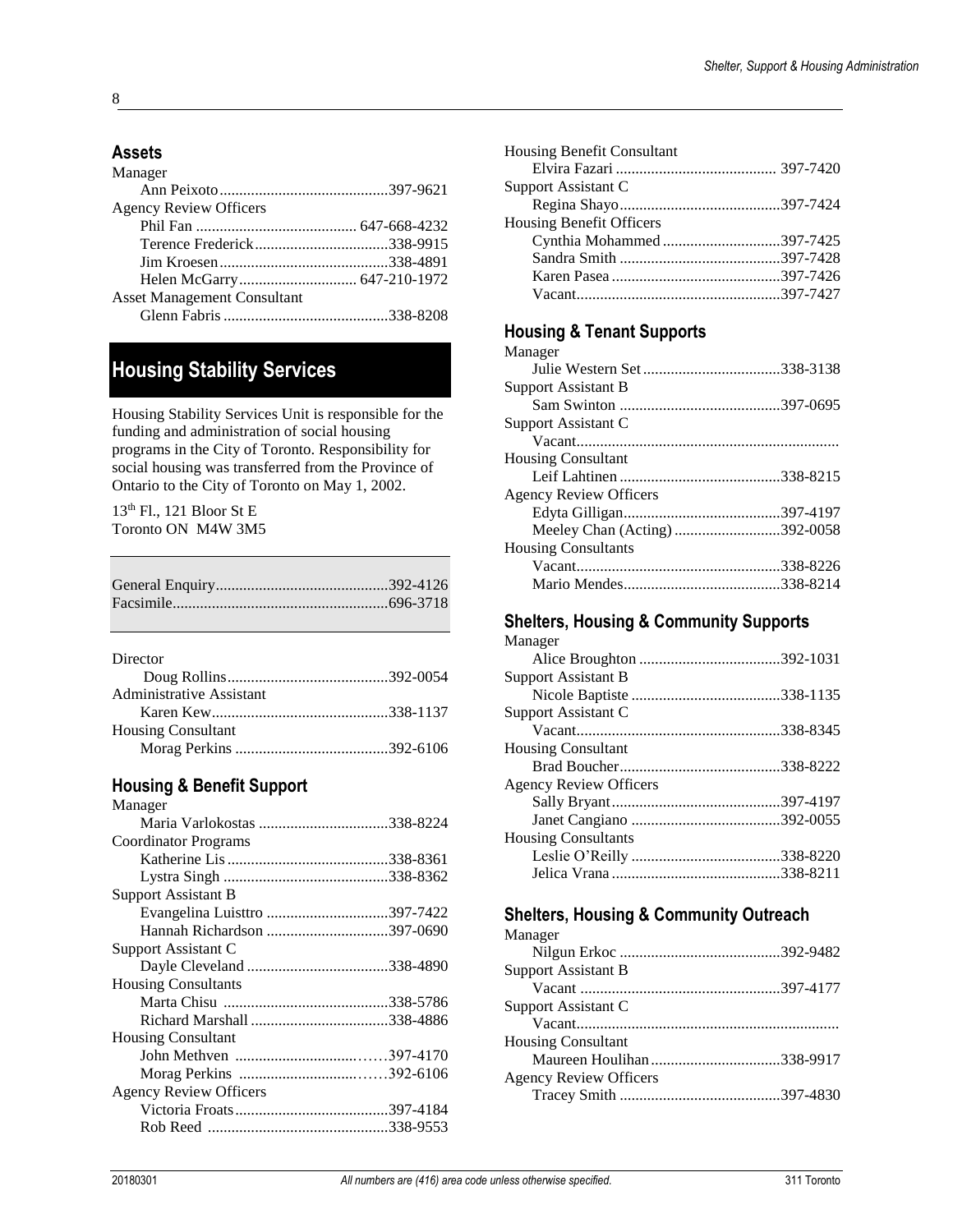9

| Sandra Vaughan (Acting)397-4192 |  |
|---------------------------------|--|
| <b>Housing Consultants</b>      |  |
|                                 |  |
|                                 |  |

# **Operations Supports**

| Manager                              |
|--------------------------------------|
|                                      |
| <b>Support Assistant B</b>           |
|                                      |
| Support Assistant C                  |
| Mihaela Timplaru-Paun338-8342        |
|                                      |
| <b>Housing Consultants</b>           |
|                                      |
|                                      |
| <b>Agency Review Officer</b>         |
|                                      |
| <b>Housing Consultant</b>            |
| Margaret McCutcheon338-8217          |
| <b>Business Analyst</b>              |
|                                      |
|                                      |
| <b>Research Analyst</b>              |
| Alexandra Lockhart392-1768           |
|                                      |
| Policy Development Officer           |
|                                      |
|                                      |
| Senior Financial Analyst             |
|                                      |
| <b>Financial Systems Analysts</b>    |
|                                      |
| Senior Financial Analyst             |
| Michelle McNamara397-7421            |
| <b>Financial Services Accountant</b> |
|                                      |
| <b>Financial System Analyst</b>      |
|                                      |
| Yajuvendra Yadav338-8217             |
| Senior Financial Analyst             |
|                                      |
| <b>Budget Analyst</b>                |
|                                      |

# **Access to Housing**

176 Elm St. Toronto ON M5T 3M4

| Program Director, Access to Housing |  |
|-------------------------------------|--|
| Paul Chisholm (Acting)397-7411      |  |
| <b>Support Assistant A</b>          |  |
|                                     |  |
|                                     |  |
| <b>Housing Consultant</b>           |  |
|                                     |  |
| <b>Agency Review Officers</b>       |  |
| Isabella Williams (Acting) 392-6603 |  |
|                                     |  |
|                                     |  |
|                                     |  |
|                                     |  |
| <b>Business Analysts</b>            |  |
|                                     |  |
| Catherine Ojone Adah 392-6050       |  |
| Roshini Ramoutar392-6052            |  |
| Policy Development Officer          |  |
| Nina Arbabzadeh 392-6089            |  |
| Project Manager, Housing Access     |  |
|                                     |  |
| Support Assistant C                 |  |
|                                     |  |
|                                     |  |
|                                     |  |
| Stephanie Morgan397-7433            |  |
|                                     |  |
|                                     |  |
|                                     |  |
| Supervisor, Client Services         |  |
|                                     |  |
|                                     |  |
| <b>Resource Centre Facilitators</b> |  |
|                                     |  |
|                                     |  |
|                                     |  |
|                                     |  |
|                                     |  |
|                                     |  |
| Karen Jackson397-7508               |  |
| Kathleen Sandy397-7571              |  |
| Maria Jackson Greasley              |  |
|                                     |  |
|                                     |  |
|                                     |  |
| Supervisor, Client Services         |  |
|                                     |  |
| Caseworker, Housing                 |  |
|                                     |  |
|                                     |  |
|                                     |  |
| Florentina Azimkhani397-7442        |  |
|                                     |  |
|                                     |  |
|                                     |  |
|                                     |  |
|                                     |  |
| Ana Maria Revilla 397-7447          |  |
|                                     |  |
|                                     |  |